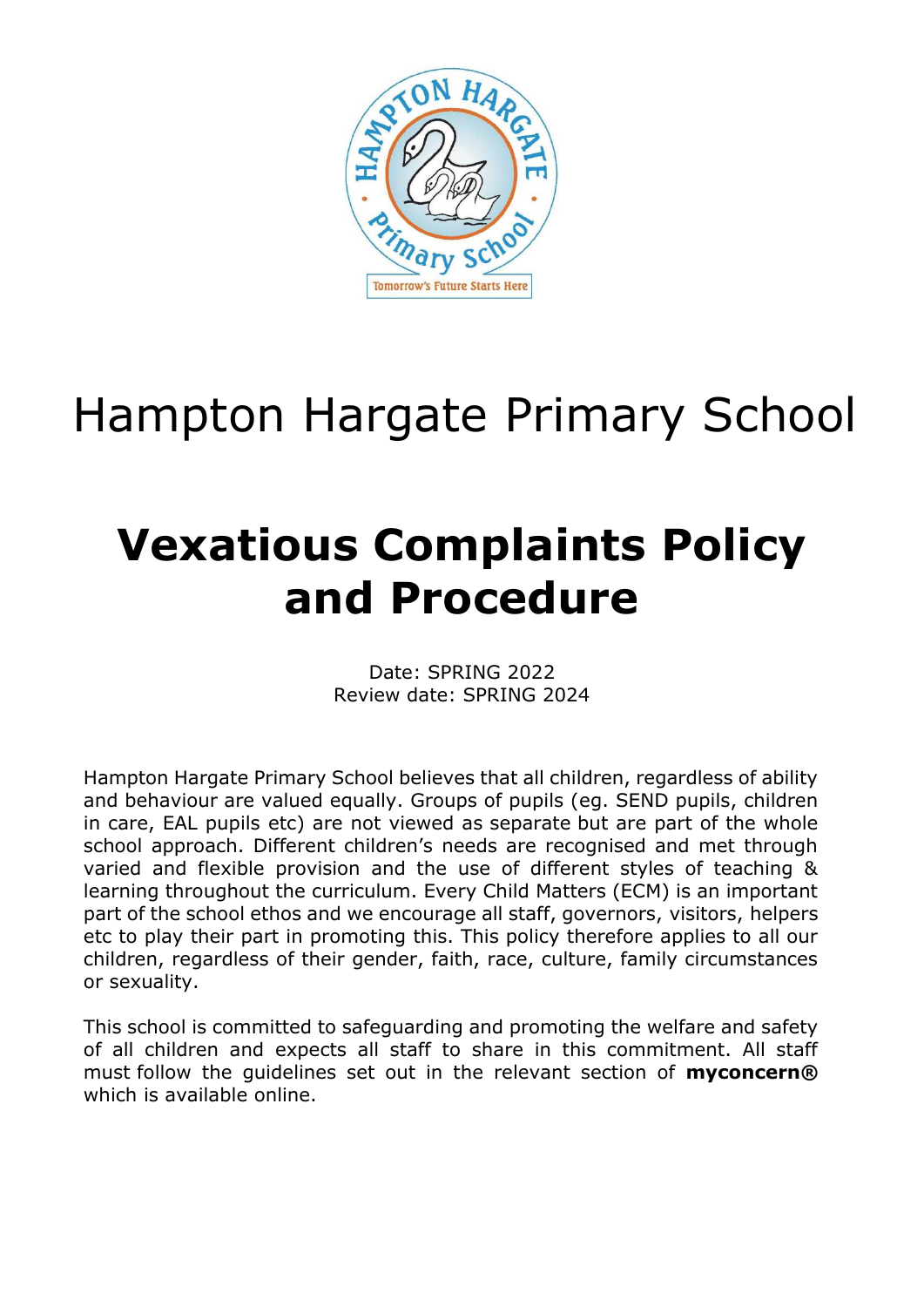Hampton Hargate Primary School is committed to dealing with all complaints fairly and impartially, and to providing a high quality service to those who complain. We will not normally limit the contact complainants have with our school. However, we do not expect our staff to tolerate unacceptable behaviour and will take action to protect staff from that behaviour, including that which is abusive, offensive or threatening.

Hampton Hargate Primary School defines unreasonable behaviour as that which hinders our consideration of complaints because of the frequency or nature of the complainant's contact with the school, such as, if the complainant:

- refuses to articulate their complaint or specify the grounds of a complaint or the outcomes sought by raising the complaint, despite offers of assistance
- refuses to co-operate with the complaints investigation process
- refuses to accept that certain issues are not within the scope of the complaints procedure
- insists on the complaint being dealt with in ways which are incompatible with the complaints procedure or with good practice
- introduces trivial or irrelevant information which they expect to be taken into account and commented on
- raises large numbers of detailed but unimportant questions, and insists they are fully answered, often immediately and to their own timescales
- makes unjustified complaints about staff who are trying to deal with the issues, and seeks to have them replaced
- changes the basis of the complaint as the investigation proceeds
- repeatedly makes the same complaint (despite previous investigations or responses concluding that the complaint is groundless or has been addressed)
- refuses to accept the findings of the investigation into that complaint where the school's complaint procedure has been fully and properly implemented and completed including referral to the Department for Education
- seeks an unrealistic outcome
- makes excessive demands on school time by frequent, lengthy and complicated contact with staff regarding the complaint in person, in writing, by email and by telephone while the complaint is being dealt with
- uses threats to intimidate
- uses abusive, offensive or discriminatory language or violence
- knowingly provides falsified information
- publishes unacceptable information on social media or other public forums.

Complainants should try to limit their communication with the school that relates to their complaint, while the complaint is being progressed. It is not helpful if repeated correspondence is sent (either by letter, phone, email or text), as it could delay the outcome being reached.

Whenever possible, the headteacher or Chair of Governors will discuss any concerns with the complainant informally before applying an '*unreasonable'* marking.